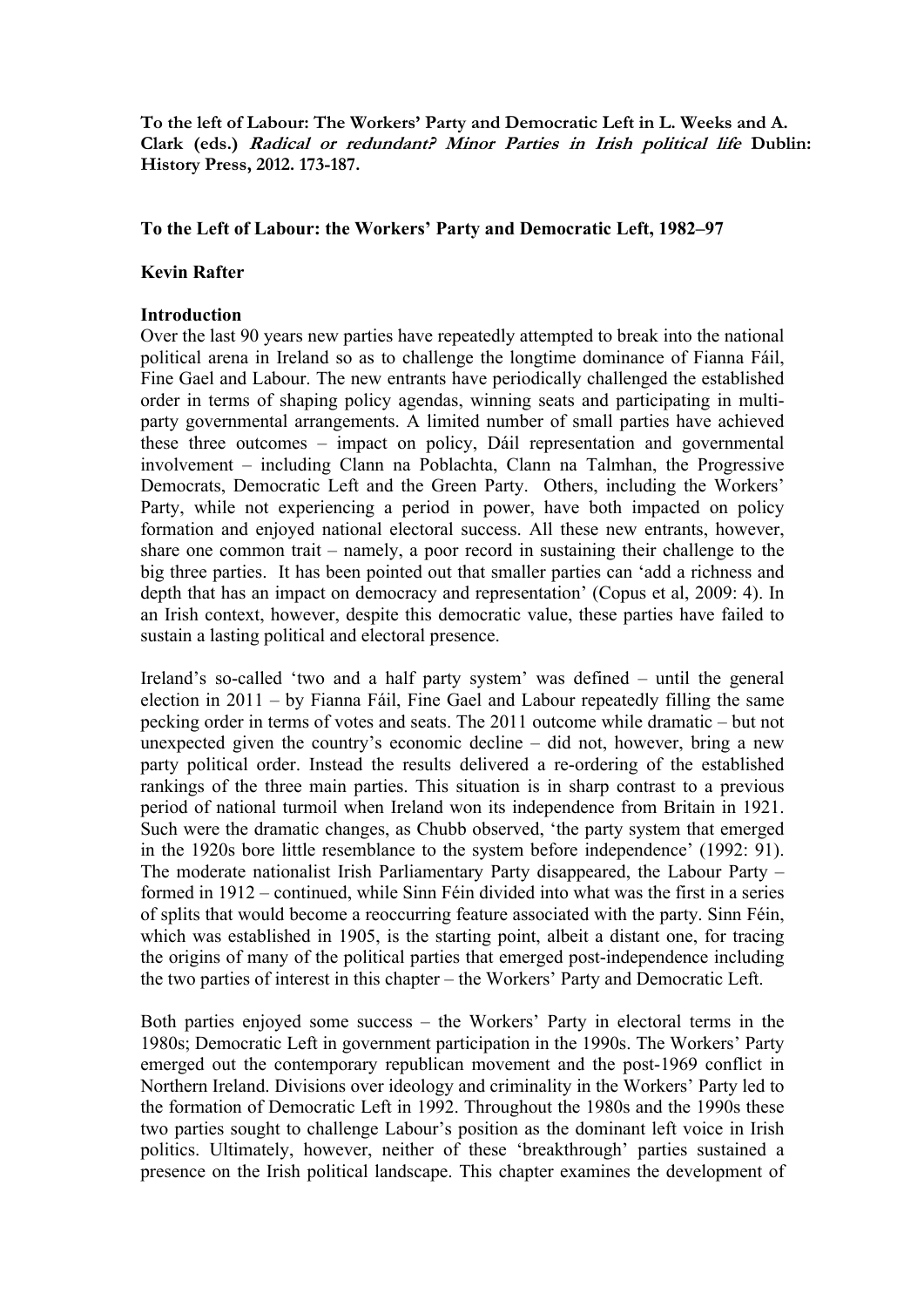these two parties in relation to Labour, first in terms of electoral competition and second in terms of creating distinct ideological space from the larger party. Their respective failure to achieve their stated objective of replacing the Labour Party as the dominant left presence in Irish politics is discussed in the context of a failure to create discernible ideological difference.

### **Electoral Competition**

The failure of the left to develop a significant political presence in Ireland in a manner similar to other western European countries has been the subject of considerable discussion. Mair (1992) focused on a number of historic factors in attempting to account for this marginalisation. First, the absence of a substantial and politically selfconscious working class which denied the left a natural constituency. Second, the strength of a clientelist culture which stresses individual political relations over collective action. Third, the catch-all appeal of Fianna Fáil which allowed the party to promote welfarist policies. Fourth, the salience of nationalist issues in the early years of Irish politics meant that there was simply little scope for a party which devoted itself almost exclusively to working-class socialist concerns allied to the decision of the Labour Party to stand aside from the 1918 Westminster general election when many voters casting their ballot for the first time were influenced by the nationalist political agenda.

These factors combined to lessen the electoral success of the left – as evident in Table 1 for the 1973 to 1997 elections. This constituency has primarily been represented by the Labour Party. There have been periodic electoral successes, for example, Labour achieved a record national vote in 1969 and historic seat gains in 1992 and, more recently, in 2011. But there have also been periods of despondence particularly in the 1980s when the political landscape became more crowded and complex with the emergence of several smaller parties including the Workers' Party. The latter party emerged out of a split in the hardline Irish republican tradition in 1969/70 with internal differences over electoral participation and the use of violence. Those who favoured violence - the Provisional wing of the republican movement - went on to wage a 30-year campaign against British rule in Northern Ireland. The alternative group - styled the Official wing - had a preference for political activism. Its leadership argued against the use of violence but there was ambiguity about the continued existence of the Official IRA with sufficient evidence to support the argument that the organisation 'remained active throughout the 1980s' (Hanley and Miller, 2009: 591).

Official Sinn Féin - as the organisation's political wing was known - renamed in 1977 as Sinn Féin The Workers' Party and in 1982 became the Workers' Party as it attempted to move from past association with republican paramilitarism and stress a new attachment to left wing political activism. This evolution of the Workers' Party in the Irish Republic was assisted by positioning itself as a more radical alternative to Labour's more moderate policy stance. The party matched Coakley's categorisation as a 'breakaway party' - one that origniated in a split within an existing party - but one which was defined by a left-wing ideological dimension that challenged the mainstream party of the left through adoption of 'radical positions of principle' (2010: 510). In the latter respect, in the 1982 to 1987 period the Workers' Party had free reign to articulate a left alternative while Labour struggled in bleak economic times as part of a coalition government with Fine Gael. The party pushed for higher taxation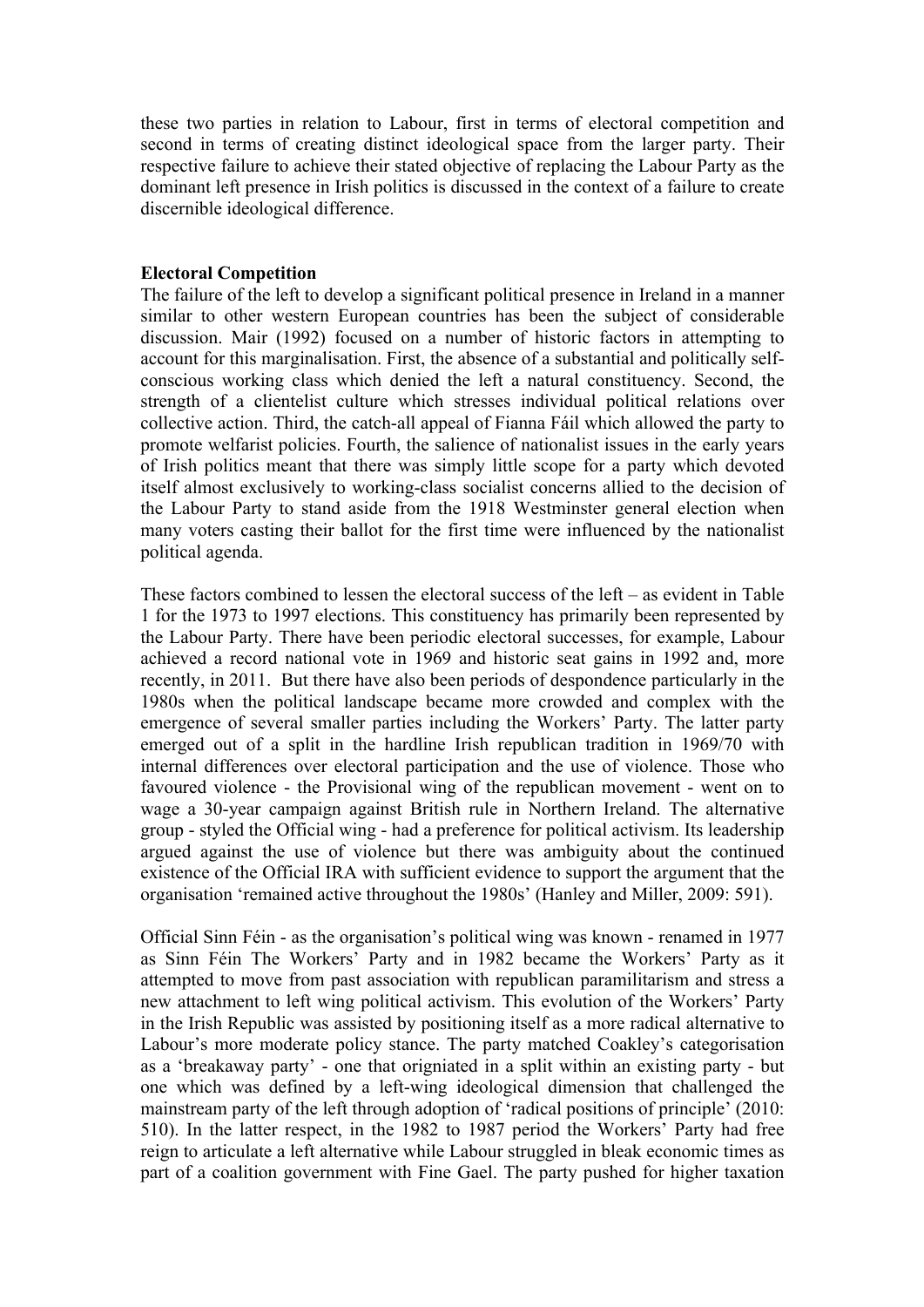and greater state involvement in the running of the economy and in ownership of strategic assets. During this time the party was able to function as an alternative voting outlet for disgruntled Labour supporters. The Workers' Party won more first preference votes than the Labour Party at the 1985 local elections, a performance the party built on as it took full advantage of Labour's negative appeal arising from its involvement in government with Fine Gael. Relations were poor the two parties were essentially fighting for the same territory.

| Year      | WP/DL | Lab  | FF   | FG   | <b>PDs</b> | Others |
|-----------|-------|------|------|------|------------|--------|
|           |       |      |      |      |            |        |
| 1973      | 1.1   | 13.7 | 46.2 | 35.1 |            | 3.9    |
| 1977      | 1.7   | 11.6 | 50.6 | 30.6 |            | 5.5    |
| 1981      | 1.7   | 9.9  | 45.3 | 36.5 |            | 6.6    |
| 1982 Feb. | 2.2   | 9.1  | 47.3 | 37.3 |            | 4.1    |
| 1982 Nov. | 3.3   | 9.4  | 45.2 | 39.2 |            | 2.9    |
| 1987      | 3.8   | 6.5  | 44.2 | 27.1 | 11.9       | 6.5    |
| 1989      | 5.0   | 9.5  | 44.2 | 29.3 | 5.5        | 6.5    |
| 1992      | 2.8   | 19.3 | 39.1 | 24.5 | 4.7        | 9.6    |
| 1997      | 2.5   | 10.4 | 39.3 | 27.9 | 4.7        | 14.7   |

**Table 1: Dáil Éireann election results, 1973–97**

*Source: Farrell, 1999*

The Dublin-based leadership of the Workers' Party effectively rewrote the party's mission statement to such an extent that Rooney writing in 1984 pointed to a potential difficulty for the Workers Party's as a self-styled 'revolutionary party' with 'the increasingly social democratic nature of its politics, and the fact that these tend to be confined to an internal debate within rather than against capitalism' (1984: 96). The type of ideological transition in European left-wing politics discussed below was underway. The Workers' Party promoted a policy agenda with heavy state involvement in all facets of socio-economic life including nationalisation of the banking sector and the creation of a national health service. In the economically depressed 1980s this alternative to the agenda of the main parties won a significant audience. Progress was also helped by the participation of the Labour Party in an unpopular coalition government with Fine Gael.

The statist-type underpinning of domestic policies was coupled with a foreign policy that backed the communist leadership in the USSR. From the mid-1970s there was vocal support for Soviet foreign policy even in the face of the Soviet military interventions in Afghanistan and Poland. There were some internal doubts about this strategy but ideological purity and membership discipline necessitated that the debate was shut down. The fall of the Berlin Wall in 1989 came as a relief to many on the reformist wing of the party as it provided strong justification for quickening the pace of ideological reform. During this period of transformation the party also fundamentally altered its approach to Northern Ireland, where hostility to traditional republicanism was considerable.

The Workers' Party was organised on an all-Ireland basis. In Northern Ireland it contested elections to the Sunningdale Assembly in 1973 but on an abstentionist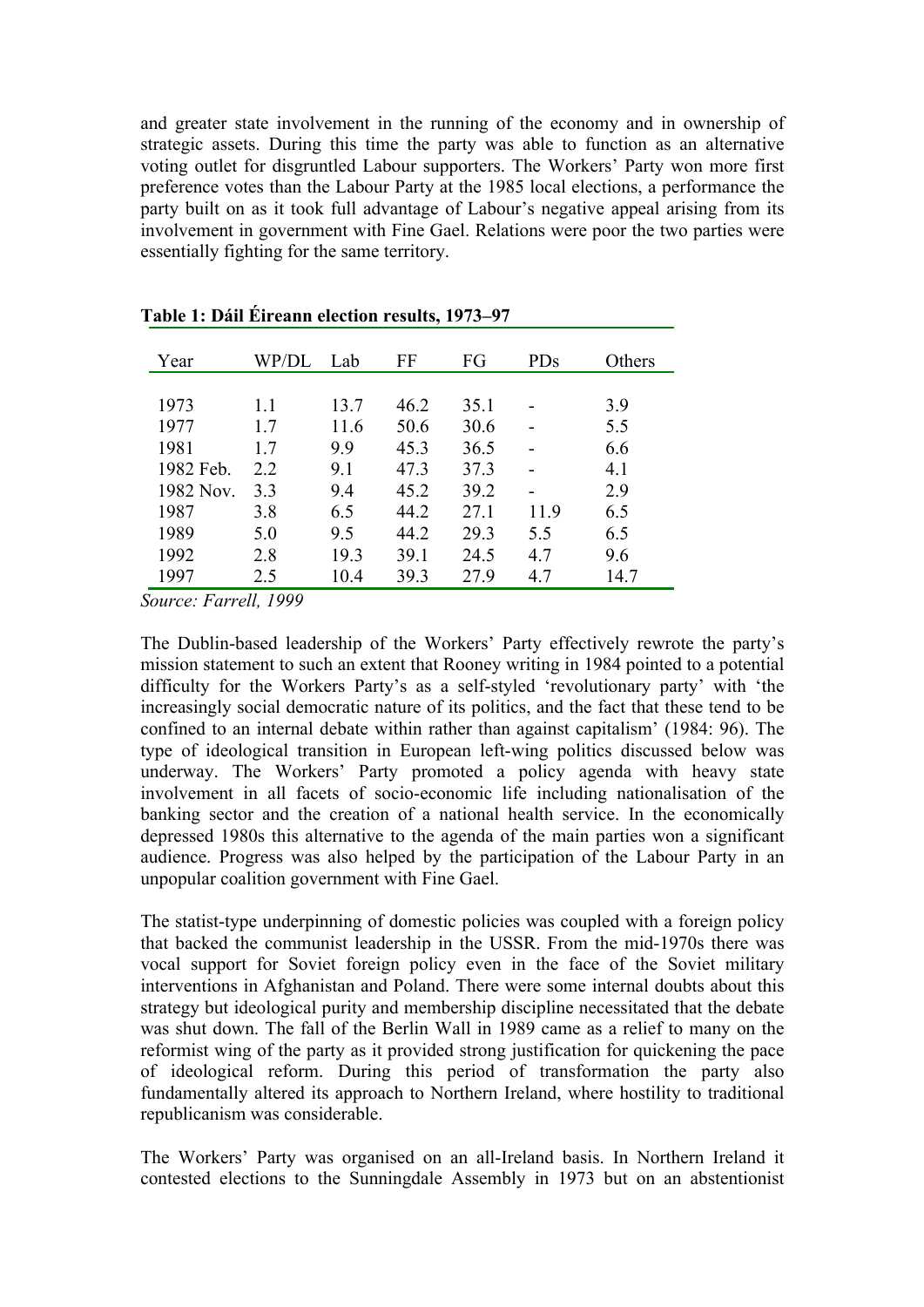platform. This policy remained in place until internment ended and the emergency powers were dropped. The party's ten candidates in 1973 polled poorly, receiving less than two per cent of the first preference vote across Northern Ireland. In local district elections in May 1977 six Official Sinn Féin candidates were elected with the party taking 2.6 per cent of the overall votes. But three of those seats were lost in 1981 as the party's support slipped back to 1.8 per cent. There was a slight recovery four years later but throughout this period, as their colleagues in the Irish Republic were making decent electoral gains, the party in Northern Ireland failed to make an electoral breakthrough of any note.

The first evidence of electoral progress south of the border was in June 1981 with the election of its first TD to Dáil Éireann (Joe Sherlock in Cork East). Eight months later - following the February 1982 general election - support from three Workers' Party TDs - and independent TD Tony Gregory - facilitated the election of a minority Fianna Fail government The arrangement was, however, short-lived as Workers' Party support (and Gregory's) was withdrawn in November 1982 amid proposals for austere fiscal policies. This support for Charles Haughey's government caused little political or electoral damage. Indeed, Rooney and Hopkins write that the Workers' Party 'was almost alone amongst West European communist and workers' parties in having experienced steady, if modest, electoral growth throughout the 1980s' (Rooney and Hopkins, 1992: 91). For its initial breakthrough with Sherlock the party went on to make strong electoral gains increasing its Dail representation to a high of nine seats in 1989. The party had a strong Dublin base illustrated by its 1985 local election results and De Rossa winning a European Parliament seat in the Dublin constituency in 1989 when he topped the poll with just over 71,000 first preference votes.

Throughout this period the position for the Labour Party was a very different story. Labour's share of the first preference vote had declined at each general election since 1969. There is some limited evidence that the competition between the two parties contributed to an increase in overall left support, but this strengthened support base was restricted as the smaller party was primarily taking votes from its larger rival. Labour rejected overtures for a transfer pact at the 1987 general election, which Girvin concluded 'reflected the threat Labour felt' (1989: 32). Nevertheless, even before the emergence of Democratic Left in 1992 there had been a 'slow but steady rise in the rate of transfers between the two left parties during the 1980s, though this still falls short of the degree of solidarity between Fine Gael and the PDs, and indeed between Labour and Fine Gael before 1987' (Gallagher, 1989: 80). The Workers' Party was the party on the move while Labour was in trouble. The former organisation won seats in 1987 in Dublin Central and Dun Laoghaire – both from Labour – and in Dublin South West from Fianna Fáil. After the 1987 contest there were six Workers' Party deputies in the Dublin region, twice that of Labour. Gallagher, however, pointed out a salient weakness in the Workers' Party position – an inability to match Labour's claim to be a national party: 'Although the Workers' Party now overshadows Labour in Dublin, its problem is that is has only one seat, Joe Sherlock's personal creation, outside Dublin' (1989: 77).

There were very mixed views in the Labour Party about its small rival, fuelled by both the origins of the Workers' Party and the legacy of the official republican movement. There was also the natural antipathy between two parties seeking to draw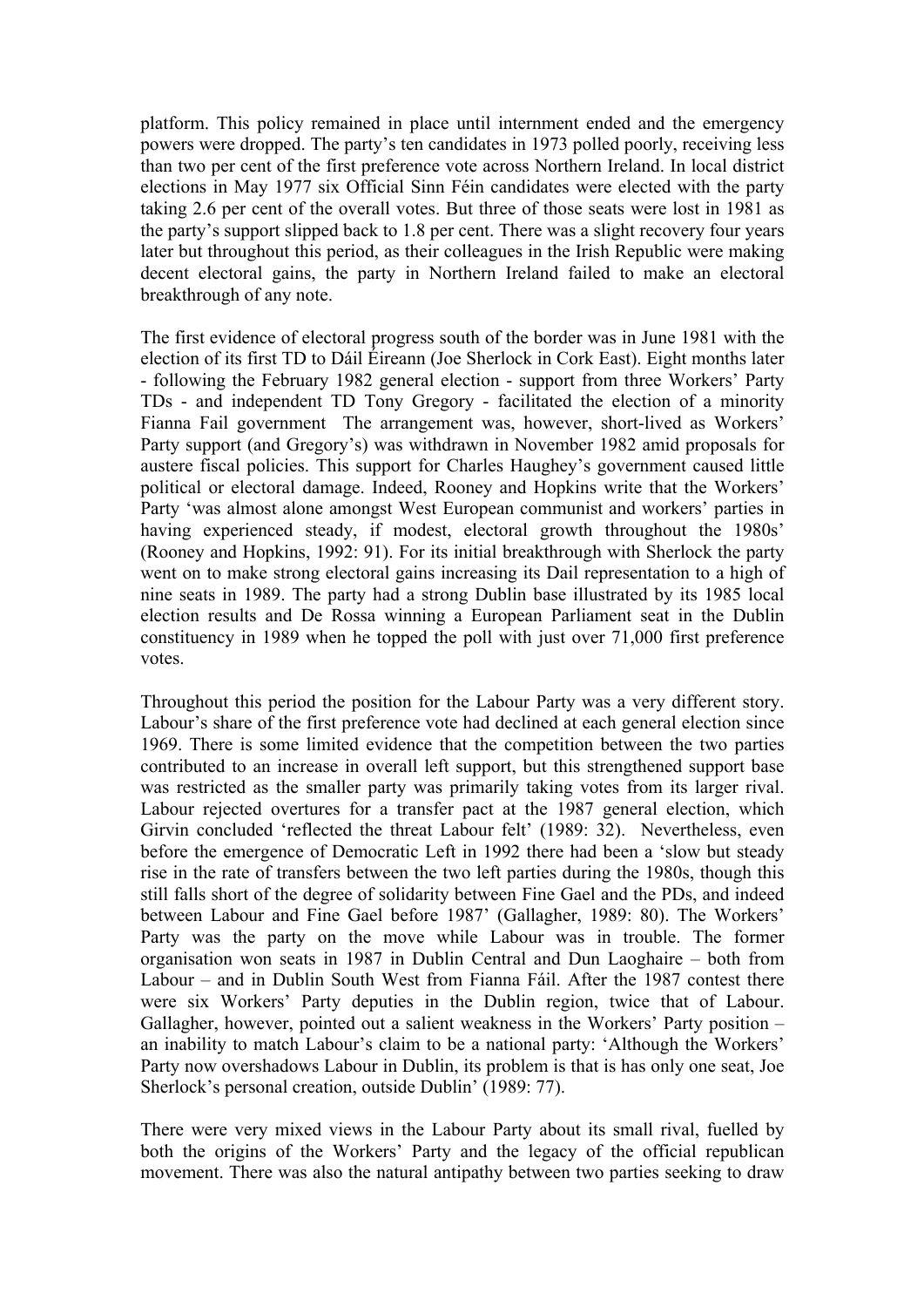support from a similar support base. There was strong competition in terms of Dáil seats with continued movement prevailing over the entire 1981 to 1997 period between the two groupings – Labour and Workers' Party/Democratic Left. Relations were poor between individual party members in a variety of constituencies. Workers' Party (later Democratic Left) TD Eric Byrne recalled: 'We were always looking at the Labour Party as the natural enemy' (Byrne, 2006). One senior Labour official remarked upon 'a history of intense rivalry verging almost on hatred on the ground' (Kavanagh, 2000: 214). Yet, coupled with the negative Labour responses there was also private – and often begrudging – respect for the work ethic and strong Oireachtas performances of the Workers' Party/Democratic Left TDs. Finlay describes the differing Labour Party views about their rivals as 'ranging from envy for their discipline and coherence to outright hatred, arising from individual incidents in the past' (1999: 129).

The onward march of the Workers' Party was halted by disappointing results in the 1991 local elections. The party was left embarrassed by a renewed focus on the criminal activities of those associated with its organisation in Northern Ireland. The internal debate about its ideological positioning in light of developments in Central and Eastern Europe was also coming to a head. In the aftermath of the 1991 local elections the general assessment within Labour was that the Workers' Party 'had run out of steam' (Kavanagh, 2000: 90). Labour, now in opposition, regrouped and was repositioned to account for the threat of its rival. Labour strategists believed there was even a possibility that some Workers' Party TDs could be attracted into joining them. It was against this backdrop that relations between the Labour Party and the newly formed Democratic Left must be seen. Moreover, the issue of the new party's individual identity was closely linked with the Irish Labour Party. In early April 1992 Pat Rabbitte addressed these inter-party relations: 'There is a good deal of convergence… and I certainly would look forward to maximum co-operation between our parties, but I think that there is a space in our society, to the left of the Labour Party and it is important that that space is filled' (Rabbitte, 1992).

The question of a merger with Labour was informally on the agenda at the time of the split in the Workers' Party in early 1992. There was, however, little support among the De Rossa (the party leader) group for joining Labour – on an individual basis or en masse – at that time. The larger party was seen as 'very staid and not open to change' and of its members it was said that they would 'sell their souls' (Rafter, 2011: 143). Pat Rabbitte was the only senior party figure to give serious consideration to the Labour option in 1992, and only loyalty to his colleagues prevented his departure. Even at that stage fundamental policy differences between the two parties were hard to identify. Many accepted that the differences were driven more by personality and individual political ambition than political ideology. 'Very often relations were defined by what relations were like in the constituencies,' Eamon Gilmore admitted (Gilmore, 2006). For Gilmore, the ultimately unsuccessful talks about government formation with Labour in late 1992 helped to overcome many personal difficulties at leadership level in the two parties: 'I must say that the discussions between Labour and Democratic Left in that post-1992 election period, that's what really brought about the subsequent merger. We had the same objectives' (Gilmore, 2006).

During the 1980s the Workers' Party put Labour under considerable electoral pressure – support for the latter party declined while support for the former increased. But the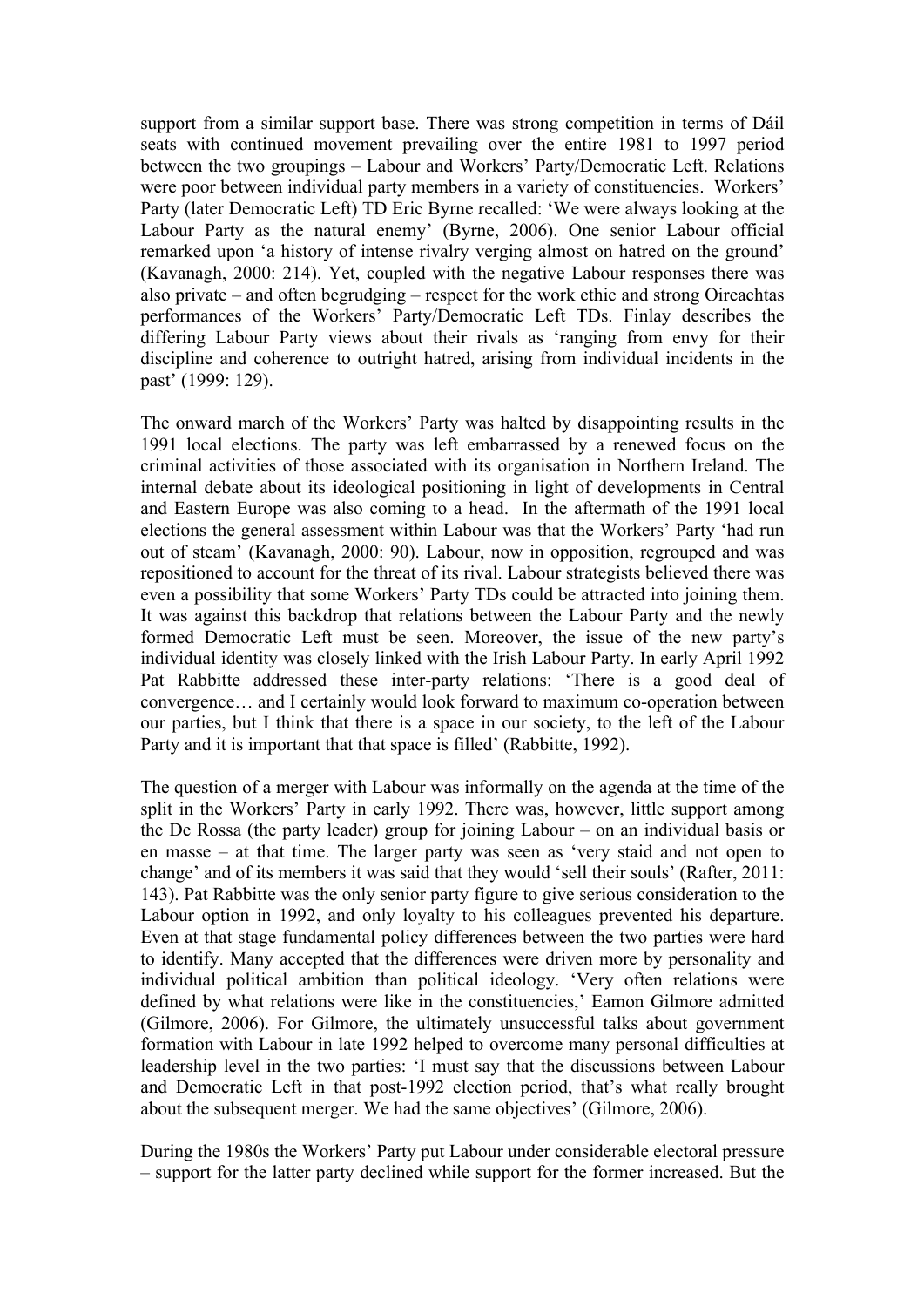split in 1992 meant the Workers' Party never got to continue its challenge and to see if its objective could be realised. The post-1987 period undoubtedly presented a greater challenge as Labour had returned to the opposition benches in 1987 and while regrouping for the larger party was difficult - evident by the 1989 general and European election results - it was better positioned to more vigorously battle its smaller rival. In any event the 1992 split sundered the Workers' Party; the party never again won a Dáil seat, and stripped of its leading public representatives it became a marginal actor in political life. But neither was Democratic Left able to build on previous Workers' Party strong electoral showings .The performance of Democratic Left in the period between 1992 and 1997 can best be described as poor with a singular failure to make a substantial electoral breakthrough most particularly in the general elections in 1992 and in 1997. Democratic Left never achieved an 'electoral spectacular' such as when De Rossa was elected to the European Parliament in 1989. The new party failed to seriously expand and develop beyond the number of constituencies where the Workers' Party had previously enjoyed success. The election of Liz McManus in Wicklow was the only new constituency opened up by Democratic Left. There was also a failure to attract new names to stand for the party. The personnel pool from which Democratic Left selected candidates was very much the one formerly associated with the Workers' Party.

#### **Ideological Convergence**

Few political parties positioned under the broad left umbrella remained unchanged by the events of 1989 in central and eastern Europe and the advance of economic globalisation. In Ireland, the ideological conflict, coupled with other internal issues split the Workers' Party, and led to the formation of Democratic Left. The pressures had been building over several years. Prior to 1989 throughout western Europe socialist and social democratic parties had been engaged in internal debate and searching analysis. Over a protracted period of time those to the left of mainstream left parties in countries like Britain, Austria and Sweden – and including the Workers' Party in Ireland – were increasingly confronted with the reality that their positons, policies and outlooks were indistinguishable from the social democracy of their socalled more moderate left rivals. As Dunphy observed about the more radical left in Spain, Denmark, Greece and in Ireland (the Workers' Party), these parties were 'all relatively small organisations forced to define themselves in opposition to social democratic parties which seem to be post-socialist, never mind post-Marxist' (Dunply, 1993: 29).

The advance of economic globalisation reduced the individual influence of national governments. In this environment the power of the Keynesian economic tools traditionally favoured by the Left significantly weakened. This transformation was underway at a time when the Left was challenged to comprehend and deal with the consequences of the collapse of the Soviet model. In this new world many parties on the Left struggled to forge a new political identity and distinctive economic policy agenda. For many, socialism's theory and past practice has been hard to discern in the policies of Left governments in countries like Britain, France and Spain in the 1990s and the early years of the twenty-first century. Reviewing these developments, Gottfried argued that the 'policy differences between the Right and the Left have narrowed down to mere detail. The Right accepts and even expands the welfare state, while the Left has scuttled plans for government control of industries. Talk about a 'third way' between capitalism and socialism has replaced the radical Left's appeal to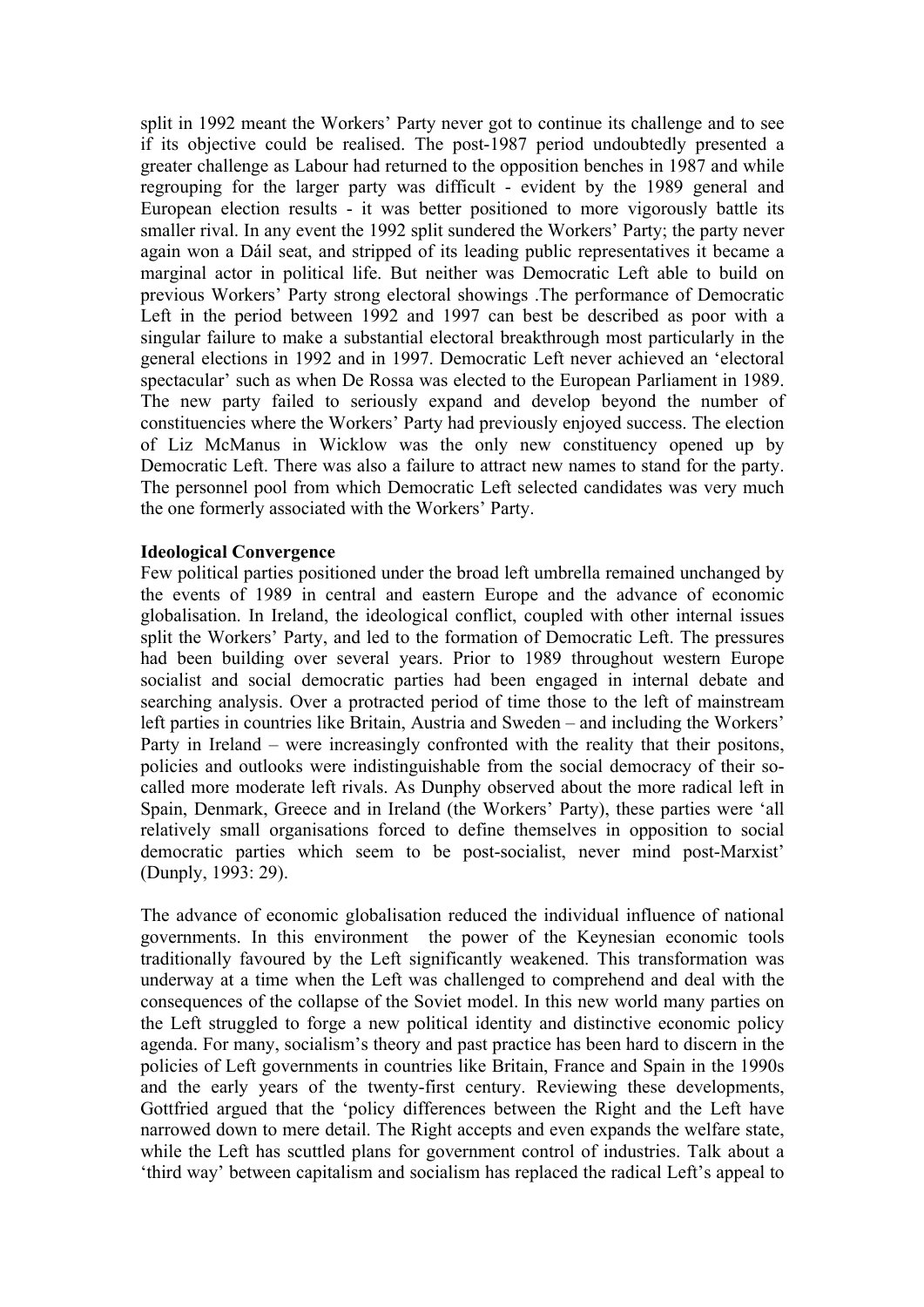class conflict' (2005: 2). It was a scenario familiar to those in the Workers' Party who departed to form Democratic Left in 1992.

The Workers' Party was never formally styled as a communist party, and there remains, among its former leading political figures, differing views as to its ideological classification. Eamon Gilmore was emphatic that "the Worker's Party was never a communist party. It had within it people who were Marxists, people who were social democrats, people who were Left Labourites, if I can put it that way, you know, people who were socialists in a wide sense of the word" (Gilmore, 2006). This broad definition is in sharp contrast to the view offered by Proinsias De Rossa: "My clear understanding about the party was that it had evolved into what might nowadays be termed a communist party. It was much more like the communist party in Italy" (De Rossa, 2007). Despite these alternative opinions, the Workers' Party did in fact share many of the characteristics of the communinst identity in western Europe. Bull isolated three factors binding west European communist parties together including a privileged link with Moscow; a commitment to building a society different from the capitalist one; and an internal organisational underpinned by democratic centralim (Bull, 1995: 79). It can be reasonably concluded that the Workers' Party met the Bull criteria as it had links to the Soviet Union, a commitment to a post-capitalist future and an adherence to democratic centralism as a mode of organisation.

The Workers' Party has been categorised as one of the reformist Eurocommunist parties which emerged in the 1970s (Dunphy, 1993). Certainly taking the definition of Eurocommunism as parties commited to revolutionary goals, adhering to democratic socialism and defined by considerable membership uniformity then the Workers' Party in the late 1970s and throughout 1980s, in effect, ticked the correct boxes. But, just like the communist model in the Soviet controlled areas, Eurocommunism was inadequate as an ideological position. It was, as Kindersley noted, "a good sales pitch" (Kindersley, 1981: 186). But it was also an inadequate sales pitch as it failed to offer a new voice and saw the left on a trajectory towards convergence with the social democractic tradition.

The internal Workers' Party debate was undoubtedly given added impetus by developments in the Soviet Union where Mikhail Gorbachev was opening up the possibility of an alternative definition of socialist democracy. The first sign of new thinking came at the Workers' Party annual conference following De Rossa's election as party president in 1989. Television producer Eoghan Harris was a key player in the background at this stage. Harris, who heavily influenced De Rossa's approach, had "acute sensitivity to those epochal changes that radically transform the basic contours and language of politics…" (Patterson, 1997: 257-8). Heavily influenced by the Gorbachev revolution as well as the new approaches adopted by the Italian Communists among others, Harris argued for a reassessment of the socialist model. The move surprised many in the Workers' Party. According to long time member and De Rossa adviser, Tony Heffernan, the Harris-inspired speech at the 1989 Ard Fheis, "shocked lots of people in the party [as] it raised questions about a whole series of assumptions that people had" (Heffernan, 2006).

Harris's intervention hastened an internal debate among his colleagues but the collapse of the communist controlled regimes in central and eastern Europe forced the Workers' Party to speed up the reconsideration of its ideological identity and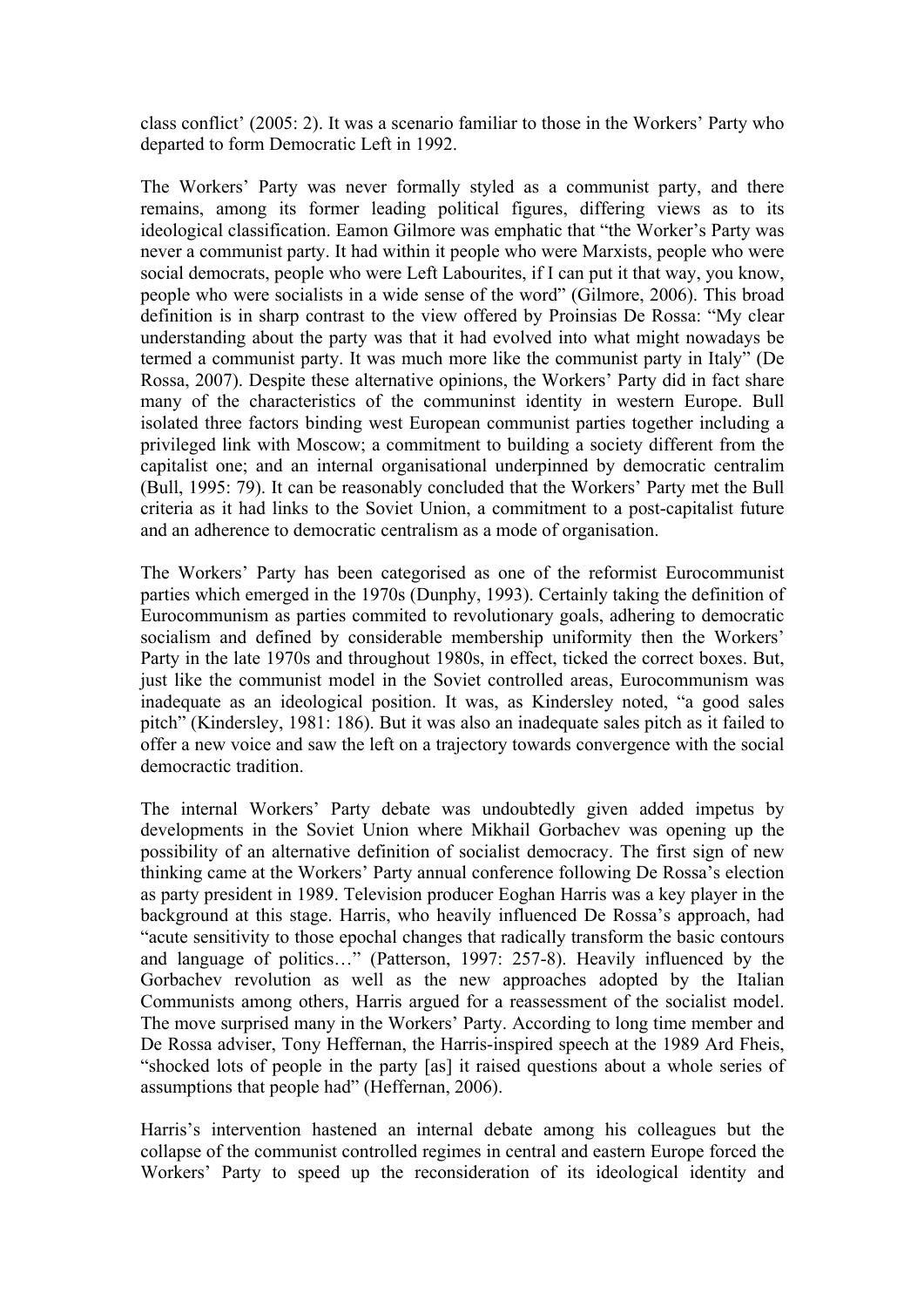organisational model. "At stake were not merely organisational choices but also the party's political and ideological direction," Dunphy and Hopkins noted (1992: 92). There was some unease that senior members were clinging to the increasingly discredited ideology as represented by the Soviet-controlled states, as Eric Byrne outlined, "At annual conferences we would be most embarrassed when we'd see invitations… bringing in people from North Korea and other weird communist countries…" (Byrne, 2006). Another party veteran, Tomas MacGiolla, did not see the wider debate about the Left in Europe, and in eastern Europe in particular, as impacting on the Workers' Party. "I was a total anti-communist and there were no Stalinists in the party. So it was never an issue [within the Workers' Party]" (MacGiolla, 2006). But a more nuanced debate than MacGiolla acknowledged was well underway in party ranks. Others recognised the wider debate. Proinsias De Rossa recalled: "I remember making a speech where I pointed out that the fall of the Berlin Wall and what was happening in Russia was going to have far reaching effects on the Left and on the Right, and that people didn't know quite yet what the outcome would be" (De Rossa, 2007). The debate may have consumed much greater energy within the party than it did with the wider electorate - and even a large section of the voters who supported the Workers' Party - but the debate was energy sapping and the uncertainty drained morale.

There were other pressure points in the Workers' Party in the 1980s unique to the party's Irish experience and removed from the wider debate about European Left politics. The party was dogged by questions about the continued existence of the illegal Official Irish Republican Army (OIRA), an overlap in membership between the two organisations and the possibility that monies obtained by illegal means were funding legitimate political activities. While the ideological debate had been developing throughout the 1980s, the question of members with links to criminal activities had been a recurring theme since the 1970s and eventually pushed the divisions to a stage where even reconstitution of the party was not going to overcome the deep internal tensions. For many of those who ultimately exited the Workers' Party criminality was the main motivation for the split. The Official IRA had called a ceasefire in May 1972 – and very much disappeared from the public sphere by 1975 – but questions about the organisation's continued existence lingered. The official line from all leading Workers' Party figures for well over a decade had been that the party was not associated with the OIRA nor was it funded from criminal activity. But the negative publicity arising from media speculation about the OIRA was a source of considerable frustration within the De Rossa wing of the party. As one senior party member observed: 'We tolerated too many excuses within the North, special circumstances and conditions in which they lived… We didn't want any taint of illegality' (Geraghty, 2006).

The ideological debate had been developing over several years. The question of members with links to criminal activities eventually pushed the divisions to a stage where even reconstitution of the party was unlikely to overcome the deep internal tensions. In the latter half of 1991 talk within the De Rossa group turned to the possibility of forming a new political party. Such a move would immediately remove the burden of the history and ideology dogging the Workers' Party. Before this next step was taken a decision was reached to make one final effort to reach an accommodation within the Workers' Party. Ultimately, however, an attempt to reconstitute the existing party at a special conference in February 1992 was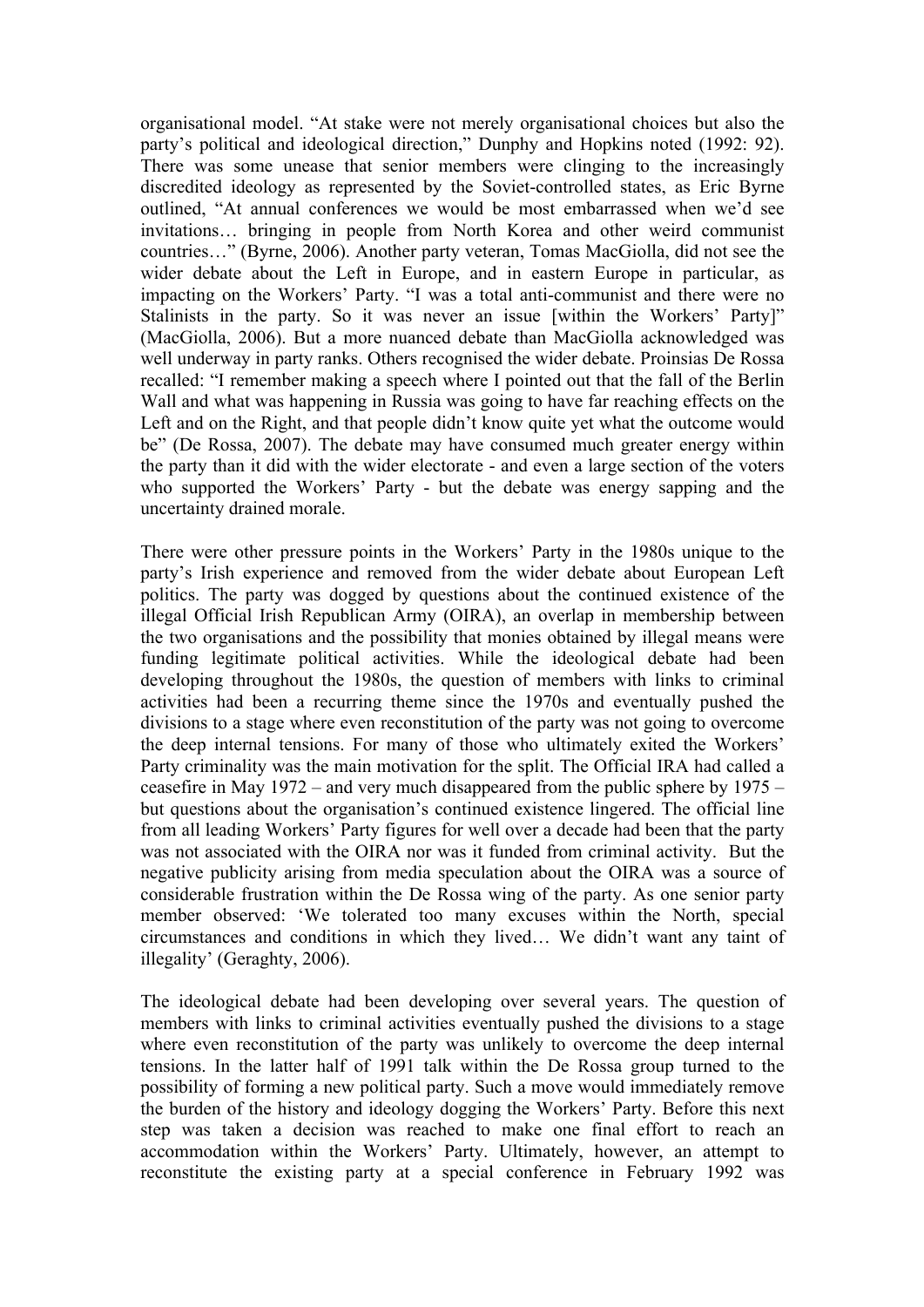unsuccessful. The outcome only increased the likelihood of the formation of a new party. "Most of us then decided there was nothing more we could do and we left," De Rossa admitted (De Rossa, 1992).

At the time Democratic Left was formed there was a belief in left circles across Europe that a new form of left poltics would emerge, a politics more radical than social democracy. Various labels were applied to this new thinking including 'third way' and 'new revisionism'. It was, Sassoon concluded, driven by "the idea that capitalism would not be destroyed by a self-generated crisis, or by a revolution, or by the steady expansion of public property" (Sassoon, 1996: 733). This 'New Revisionist' theme was addressed at the founding conference of Democratic Left in 1992. Senior member Des Geraghty was one of those who attempted to place the formation of the new party in the post-1989 political context in Europe: "We have rejected any utopian or elitist politics which seek to act on behalf of people but fails to involve the people in setting their political agenda for change (Rafter, 2011: 43).

Various contributions at the foundation conference pointed towards the 'third way' debate. But this third way politics and new revisionism was somewhat ill-defined. Politicians like Proinsias De Rossa in Ireland were in the difficult role of trying to explain how their new positioning was different from the outlook held by their social democratic opponents. Those who departed the Irish Workers' Party in early 1992 were not yet prepared to make the leap into a new social democratic future. They were intent on finding – and, maybe, even creating – a new type of politics. Although his contribution came at the end of the conference proceedings, De Rossa posed some pertinent questions: "some people ask – do we need a new party? And what is this new party? How does it differ?" The party leader could not avoid the subject as elsewhere the issue of difference between the new undertaking and the Labour Party was being discussed. One media commentator, Dick Walsh, who had close links with the Workers' Party noted, "On most fronts, Labour and Democratic Left will find themselves in broad agreement, although they still differ on the North and…may employ different tactics" (Walsh, 1992).

De Rossa was hoping to lead a new political party, which would be an active democratic socialist party with a strong presence in parliament. There is little doubt but that De Rossa's speech at the Democratic Left founding conference – and indeed the various documents approved by delegates – fitted with the Sassoon neorevisionism thesis. But the founding vision was never defined in a way that explained the party's distinctiveness nor was it made clear what policy instruments were to be used to implement the same vision. Democratic Left's search for ideological relevance became a recurring theme in the party's short life. In early 1992 the party and its leading members embarked upon a political journey in search of a middle ground, or third way between a discredited communist/socialist/republican past, and an unsatisfactory social democratic compromise. But left politics – and in particular the type of ideology framed as more radical than social democratic thinking – struggled to find a coherent programme. Like its counterparts in Italy and France, Democratic Left was confronted with the rejection of a Marxist past and its replacement with a variation of social democracy. David Arter has written how post-1989 politics led to "the neo-liberalisation of social democracy, and the associated phenomenon of the social democratisation of the radical Left: (Arter, 2003: 76). Democratic Left's weakness was tied to its rejection of social democracy as a political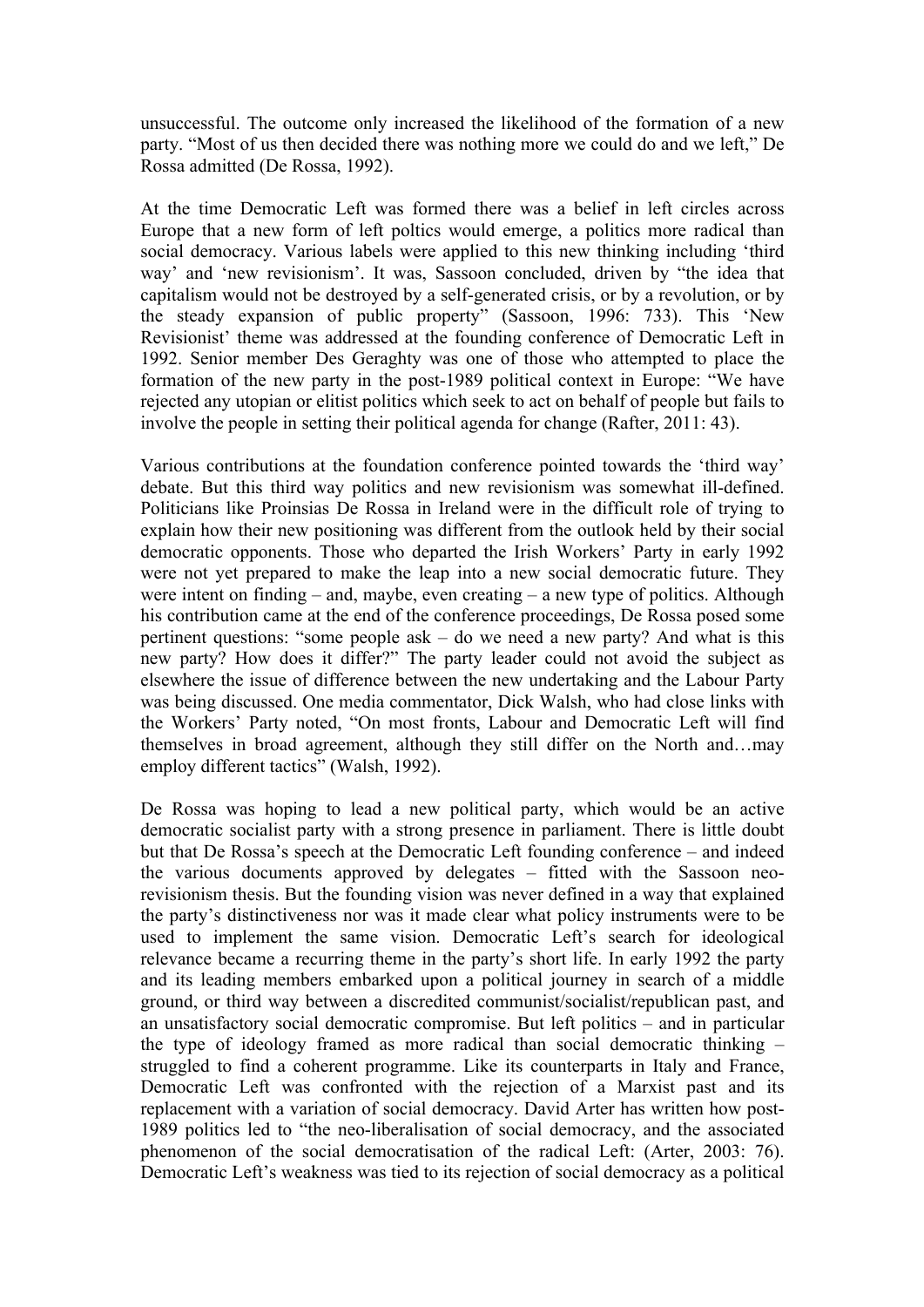and ideological programme. The party wanted a more radical prescription but struggled to create a new coherent ideological blueprint, especially in the economic arena.

Despite the best efforts of those involved – and the work of a number of internal task forces established to address the issue – no clear understanding emerged as to what exactly was understood by 'Democratic Left'. In his report to the 1993 annual conference, the party's general secretary acknowledged the challenge. "One of the unsatisfactory aspects for members must be the continuing low poll ratings for Democratic Left. There is no simple explanation for this situation, although it is obvious that the party has still to develop a clear identity in the public mind" (Democratic Left, 1993).

The identity issue was not one that was easily resolved. It emerged once more in July 1994 in a short internal document – Youth Report – prepared for an Executive meeting. "There is a crisis of identity and purpose in Democratic Left. This has resulted, externally, in continually low voter identification and recognition for the party as a unit, its politics and its policies; internally, with the membership's morale and motivation" (Democratic Left, 1994). The prescription offered was a variation on a theme repeated time and time again in internal party documents – "The very immediate task and objective of this party is to clearly establish and define itself as a democratic socialist party on the radical left of the Irish political spectrum. This must be done on an unambiguous and unapologetic way" (Democratic Left, 1994). Included among the practical solutions put forward to enhance the party's identity was the need for a campaigning section, a party newsletter, promotion of internal debate and a change in the language and symbols of the party.

The identity problem was widely acknowledged by leading Democratic Left figures. Senior advisor Tony Heffernan said more should have been made of differences with the Labour Party: "We described ourselves as a democratic socialist party. I suppose we should have tried to explain the difference between that and social democracy which wasn't all that easy and which wasn't something that the voters were terribly interested in. We should have explained ourselves more in terms of criticising the positions that the Labour Party had taken and criticising the previous record of the Labour Party" (Heffernan, 2006). But for others the 'Labour question' was one that did not have an easy answer. "That bedeviled every left wing party that has emerged because there has always been the Labour Party, and in the mind of the people – 'why are you different?' – that certainly was an issue for Democratic Left," John Gallagher concluded (Gallagher, 200??

The lack of a clearly defined identity stifled the party's growth. This situation was even more difficult during the life of the 1994–97 Rainbow government when the points of differentiation with Labour became even more blurred, especially for the electorate (See Rafter, 2011). The identity issue was again the focus of discussion at the meetings of the post-general election task force that convened in the summer of 1997. "The precise position and purpose of a socialist party like Democratic Left needs to be re-stated," the report concluded, adding the recommendation that a new strategic approach involved other like-minded parties to create a Left-led government (Democratic Left, 1997). In a significant recommendation – and a significant acknowledgement of the troubles facing the party at the time – the task force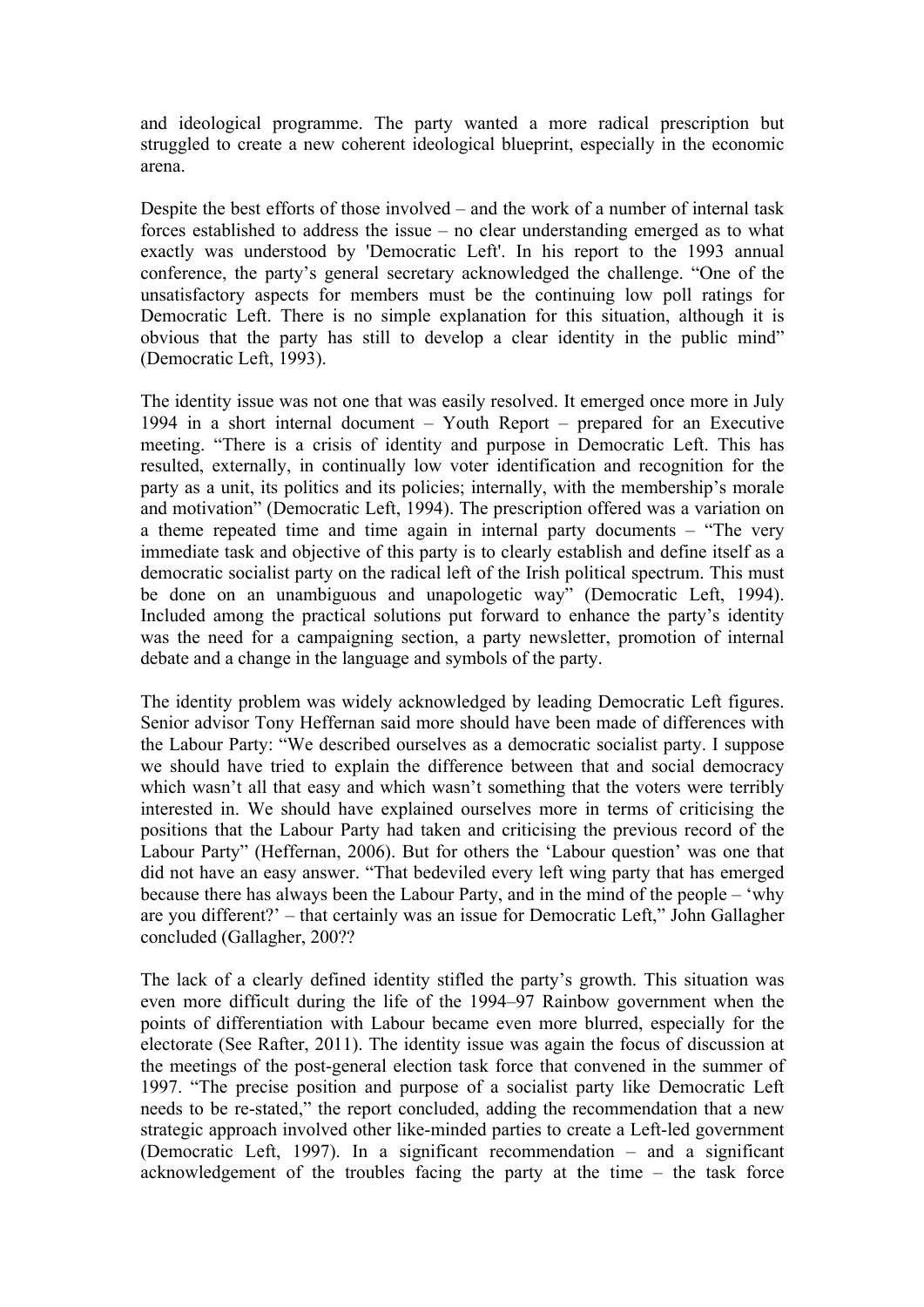members said they 'would favour a change in the Party name but believes that this is not politically practical. However, it recommends that the Party should style itself Democratic Left – the Socialist Party on literature and elsewhere as appropriate' (Democratic Left, 1997). The party's National Executive did not accept the name change idea although its members agreed to commission a report "on projection of our name and policy and the production of a new logo" (Democratic Left, 1997). In the end, this failure to carve out a clear difference of identity in the public mind from the Labour Party meant Democratic Left did not achieve its aim of becoming a strong left alternative in Irish politics.

# **Conclusion**

The split in the Workers' Party and formation of Democratic Left came at a time when the wider European Left in all its various hues was engaged in debate about forging a new radical identity in response to the challenges arising from the collapse of communism and the rise of the New Right's free market dogma. There was a failure to find a consistent and coherent voice. The Workers' Party backed away from change after the split in 1992, moving into a political cul de sac that brought only political irrelevance. But its successor party Democratic Left – like many other Left groups in Europe – never decided what it wanted to become; never offering a coherent explanation of how it would use a given set of policy instruments to deliver its stated goals. Globalisation has left nation states less powerful, national budgets less influential. A new message to replace Keynesianism never emerged as has been seen most recently during the post-2008 global financial crisis. The so-called 'credit crunch' crisis fundamentally challenged the philosophy championed by Ronald Regan and Margaret Thatcher but there has been little to suggest that a new model is emerging from a left perspective.

The unravelling of the Workers' Party – and the short, but eventful life of Democratic Left – was shaped by the debate in European Left politics. The blurring of ideological identity had an impact on both parties. As the rules of the game changed in the late 1980s and throughout the1990s, neither the Workers' Party nor Democratic Left found themselves able to articulate a distinct message for Irish voters. The exit from the Workers' Party was also prompted by a specific local issue – criminality – and there is little doubt that those embarassing revelations created a climate in which, having failed to reconstitute the party, the formation of a new political grouping was inevitable. But even if the reconsitution had been accepted – it is likely that a stronger Workers' Party would also have been confronted by the same issues which challenged Democratic Left. In such a scenario it might have been possible to move beyond the criminality allegations but a reformed Workers' Party would also have had to explain what were the substantive policy differences with the Labour Party.

Neither did the experience in government assist Democratic Left in this regard. While the small Irish parties that have experienced government come from different ideological perspectives they all share in common initial electoral success followed by steady decline. On first analysis it would seem that participation in government shortened their respective life cycles. Involvement in a coalition government with one or more of the three big parties – Fianna Fáil, Fine Gael or the Labour Party – may possibly have blurred the lines of difference with their rivals. This collection of small parties were each, to use O'Malley's (2010) phrase, 'smothered' by their larger governmental partner.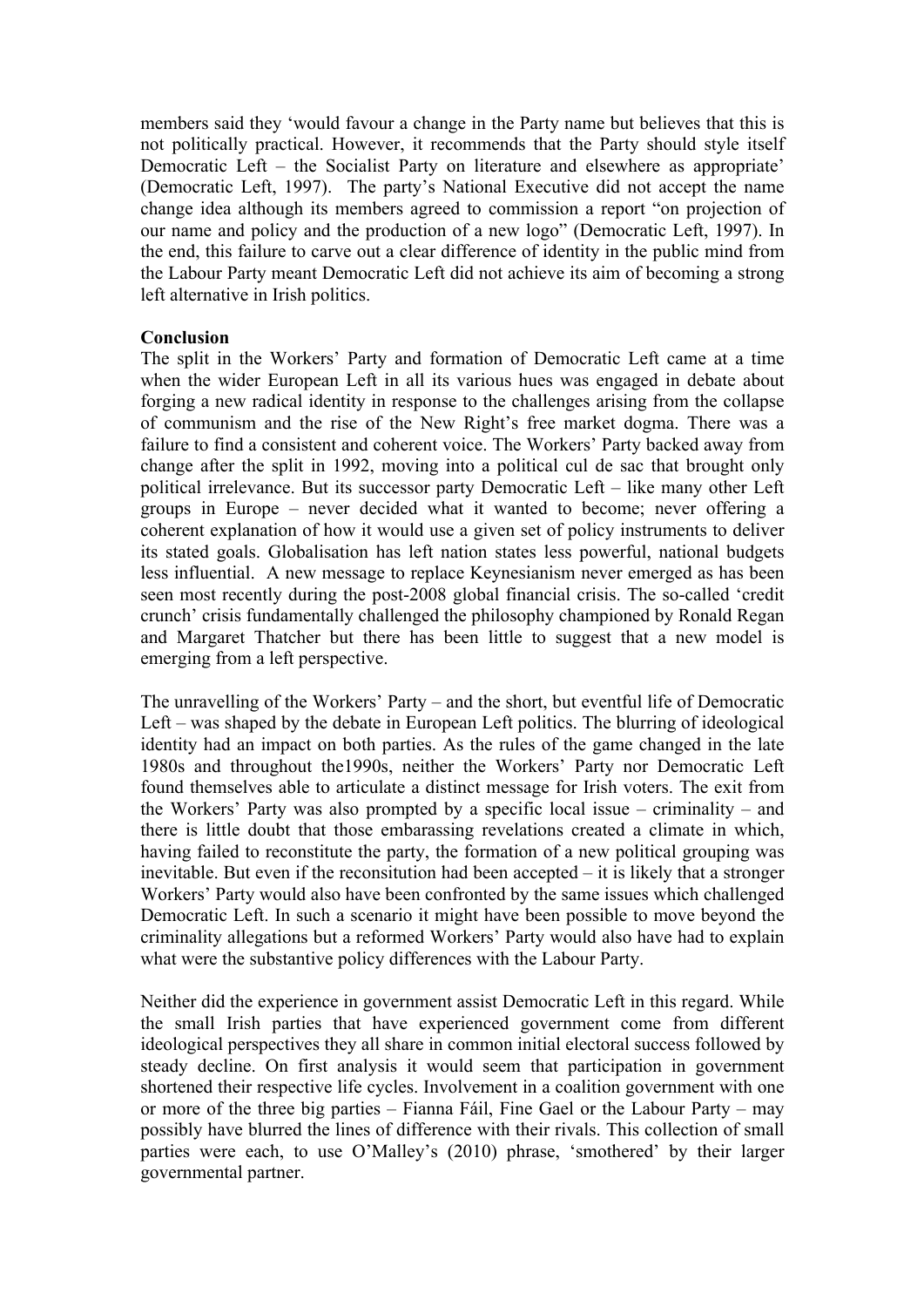In the aftermath of the 1997 general election serious questions were being asked within Democratic Left about the party's future, not to mention its future direction. Some members believed they had a role to play as a critical niche political party offering an alternative on the Left to the more moderate Labour Party. This argument was rejected by several senior party figures who were no longer able to distinguish real differences between themselves and their counterparts in the Labour Party. These two schools of thought were, however, united in appreciating the task involved in rejuvenating the party after the disappointing election results in 1997 which had seen Democratic Left exit government and return to the opposition benches in Leinster House. Certainly by the end of 1997 there was a realisation among many leading party figures that the process of rebuilding was going to be very difficult. Des Geraghty was not alone in addressing the scale of the work and effort being shouldered by a small group of individuals and the resulting pressure this generated. "I think we were faced by just too many elections, too quickly, and then there was the strain in a very small party, intellectually, physically and mentally…" (Geraghty, 2006). Eamon Gilmore also referred to the energy required to maintain the party when, for many senior members and the vast majority of the electorate, the party was no different from the Labour Party: "we certainly saw no future in effectively two Labour parties with little or no difference...(Gilmore, 2006).

Ahead of Democratic Left's founding conference, Proinsias De Rossa received a letter of best wishes from Dick Spring, the leader of the Labour Party, in which he wrote of "continuing the co-operation that we have enjoyed in the Dáil on a wide range of issues" and establishing "a strong and coherent Left-wing voice" (Spring, 1992). The hostility between the two parties reduced significantly during the 1994–97 Rainbow coalition. Many involved mention increased trust and the development of friendships between individuals who previously would have had no opportunity to associate with each other. The period in government also only served to highlight the perception issue, that is, how the voters saw the two parties. This identity conundrum was set alongside the ongoing organisational and mounting financial challenges. The party's future was leading in one direction, according to John Gallagher: "The Labour Party had moved on. In 1992 there would have been a more confrontational view of the Labour Party. But by 1997 a lot of old battles were over and [many] constituency battles had also sorted themselves out..." (Gallagher, 2007).

The Democratic Left experience – and that of the Workers' Party – show, however, that the challenges and threats to small parties are more fundamental that the dangers of cosying-up with their larger rivals in government. When faced with a multitude of challenges such as membership, organisation, leadership and, more recently, money, new parties in Ireland struggle to sustain their political involvement. They also fail to deal with the larger parties adapting their programmes and positions to preserve their predominance. In seeking to identify why small parties have been unable to achive longeivty in an Irish context no one answer is sufficient. Democratic Left was essentially a challenger party but one without significant ideological difference from its larger rival. It was in competition with Labour based on its capacity to deliver and what Coakley in an earlier chapter defined as a self-proclaimed superior competence and integrity in formulating and implementing policy. But challenger parties - partly due to their relative smaller size as new entrants - remain open to renewed vigorous competition from their long established and better resourced larger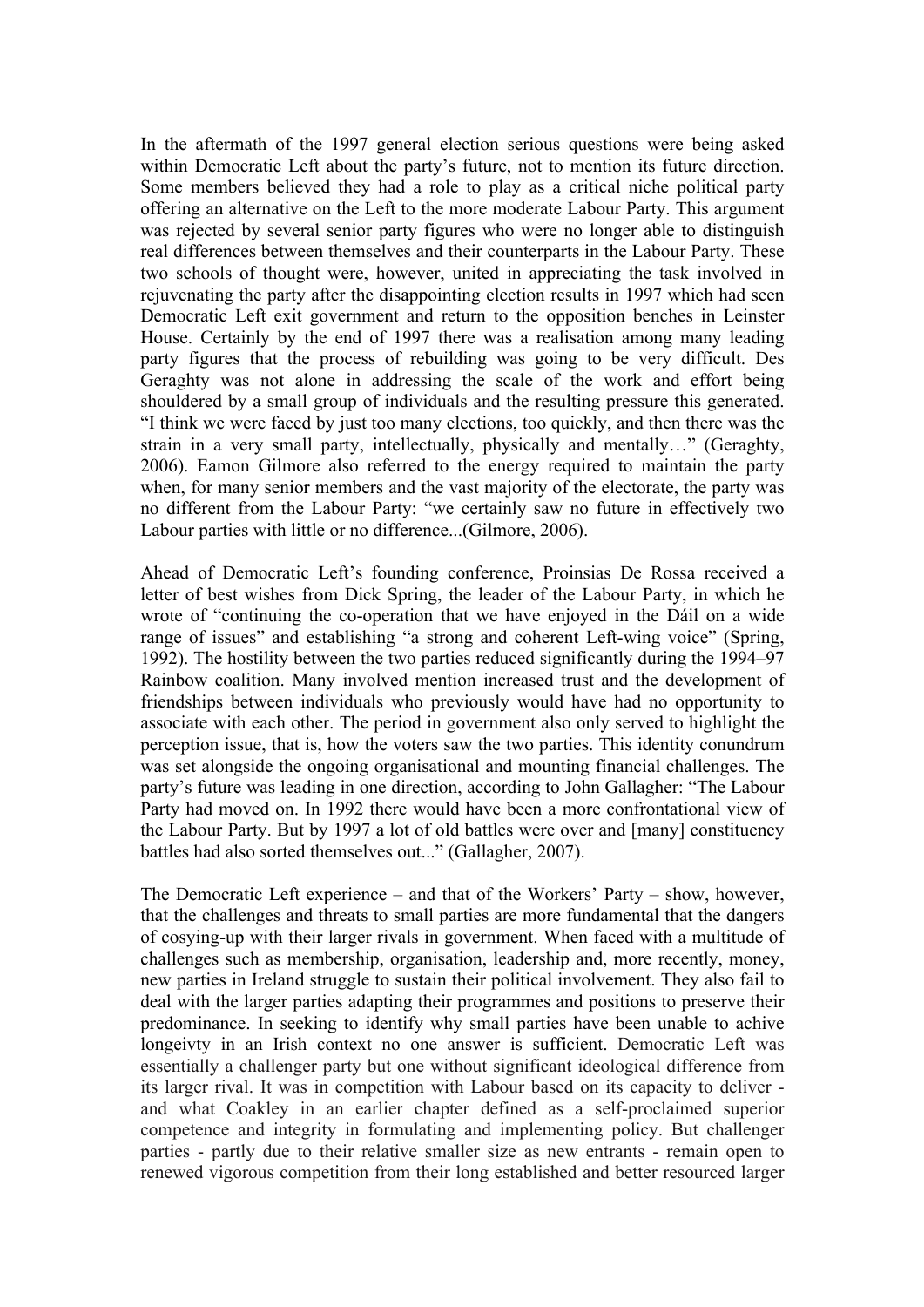rivals (Coakley, 2010). In the latter respect, the durability of the main parties has been impressive – even when faced with a decline in their first preference vote, Fianna Fáil, Fine Gael and the Labour Party have adapted to changes and challenges so that they continue to win more or less the same percentage of Dáil seats (See McGraw, 2008).

As Weeks indicates in his chapter on new parties, the emergence of new small parties is often a reflection of a failure by the established parties to respond to new political agendas – the new entrants are in tune with voter concerns. They also act as a means of registering protest or discontent with the political system, and represent certain principles. In this way small parties tend to be agenda-setters. But their agendas may be limited and once the large parties adjust their stance voters tend to gravitate away from the small parties. In this way, the electorate's support for small parties may be highly promiscuous beyond a limited core vote. The Workers' Party experience in the 1980s is an example of this fact as Labour's support declined in government but the party subsequently countered the threat of the new entrant.

Fianna Fáil and Fine Gael – and to a lesser degree the Labour Party – as catch-all parties with a flexibility to reach accommodation with societal changes rely upon broad coalitions of support. In general, catch-all parties dilute their ideological individuality in order to maximise their appeal to centre-oriented middle class voters. They compete for votes not on significant policy difference but rather on competency and personality with competency equating with economic management and personality defined by the likeability of a party leader. A narrowing of party difference has been evident in the main areas of political debate in Irish society over the last three decades – Northern Ireland, the economy and the liberal/moral agenda. This uniquely Irish convergence played out as the global political scene was transformed in a post-Berlin Wall environment with a merging of economic ideology and a blurring in the differences in political orientation between most mainstream parties which had their origins in twentieth century left and right politics.

Those involved in founding Democratic Left in early 1992 were aware of the poor record new entrants had in challenging the traditional dominance of Fianna Fáil, Fine Gael and the Labour Party in Irish electoral and governmental history. "It is extremely difficult to build a new party in Ireland from the ground up," Pat Rabbitte acknowledged (Rabbitte, 2007). The challenge for Rabbitte and his colleagues was made even harder still by the uncertainty over their political identity in the context of left politics in the 1990s; the rate of change in Ireland in the same decade as many of their core issues were resolved; and the specific organisational and financial demands placed upon small political parties. It is the combination of these factors - varying in importance between different parties - which has caused the death of a multitude of small Irish parties despite the enthuasitic ambitions of their founding members.

#### **References**

Arter, D. (2003) Scandinavia: What's Left Is the Social Democratic Consensus, *Parliamentary Affairs*, 36(1), pp. 75–99.

Bull, M. J. (1995) The West European Communist Movement in the Late Twentieth Century *West European Politics*, 18(1), pp. 78–97.

Byrne, E. (2006) Interview with author, 29 August.